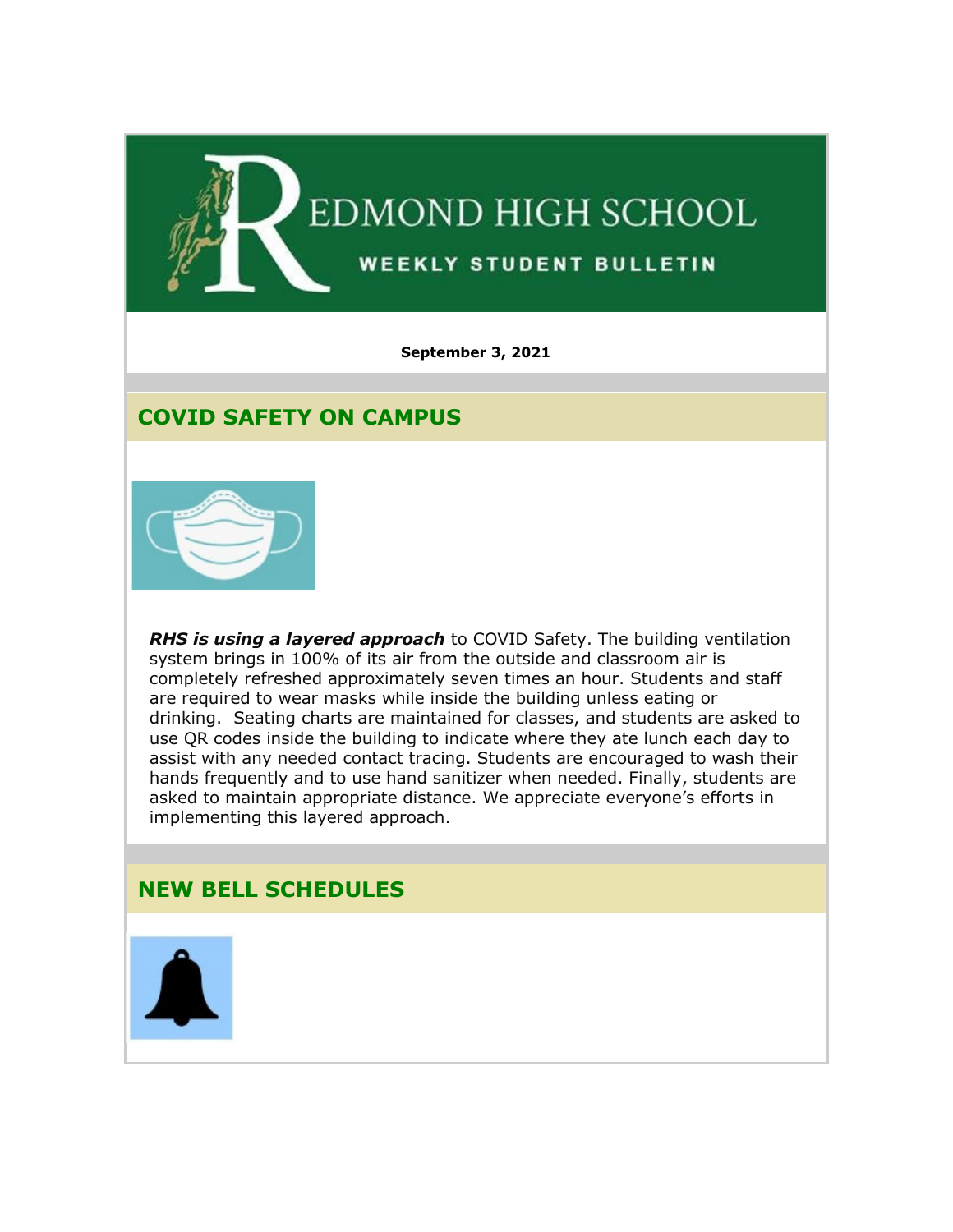**[Second week bell schedule:](https://nam02.safelinks.protection.outlook.com/?url=http%3A%2F%2Flink.email.dynect.net%2Flink.php%3FDynEngagement%3Dtrue%26H%3DgAbOqugG6RJ%252BllKwZHsanCcKLgr793zCl2P7lflJIY27Z%252Bv7upf1D1y0%252B6W%252F6VrVtuPMVrKKdrwGVNlOAyux3ZmKx2SYnTlrwCpEgvkrqgv5Ol70%252BByAj9FGTyWT6HWA%26G%3D0%26R%3Dhttps%253A%252F%252FUFTOGYZTANA.hatchbuck.com%252FTrackLinkClick%253FID2%253Dk9fk6HH_c3I721d8kRocZclDmEVC7DyWsoEORzqYe7kouLXftthIR3NzVs-MyPJn0%26I%3D20210903232006.00000009e63b%2540mail6-35-ussnn1%26X%3DMHwxMjY0OTIyOjIxNzQ4MDEwNjU7MXwxMjY0OTIzOjE3MzQ5NTA4MDs%253D%26V%3D3%26S%3Dod9tSYhLqW_Cgmyr7-F52oCPcj7YkZLSfOXmWmEtaA4&data=04%7C01%7Cmwood%40lwsd.org%7C4118341fd47c4a3281db08d974725e0e%7C1fd4673fdf9646218638a1d88c4c85d7%7C0%7C0%7C637668856816594086%7CUnknown%7CTWFpbGZsb3d8eyJWIjoiMC4wLjAwMDAiLCJQIjoiV2luMzIiLCJBTiI6Ik1haWwiLCJXVCI6Mn0%3D%7C1000&sdata=VSHK2xThHC55uiVdVqg0GoamRbej8abCmqXTyRt%2FI%2BQ%3D&reserved=0)** Tues, Sept 7 - Friday, Sept 10. (No school on Monday, Sept 6).

**[Regular 5-day bell schedule](https://nam02.safelinks.protection.outlook.com/?url=http%3A%2F%2Flink.email.dynect.net%2Flink.php%3FDynEngagement%3Dtrue%26H%3DgAbOqugG6RJ%252BllKwZHsanCcKLgr793zCl2P7lflJIY27Z%252Bv7upf1D1y0%252B6W%252F6VrVtuPMVrKKdrwGVNlOAyux3ZmKx2SYnTlrwCpEgvkrqgv5Ol70%252BByAj9FGTyWT6HWA%26G%3D0%26R%3Dhttps%253A%252F%252FUFTOGYZTANA.hatchbuck.com%252FTrackLinkClick%253FID2%253DSKylXqgCjoeePidtW34LFzMwM1Il1WzKikzsYaw6WX6Bh6BjUk3cj2DTnX9dBi5U0%26I%3D20210903232006.00000009e63b%2540mail6-35-ussnn1%26X%3DMHwxMjY0OTIyOjIxNzQ4MDEwNjU7MXwxMjY0OTIzOjE3MzQ5NTA4MDs%253D%26V%3D3%26S%3DAL9Q31z9sLl-bRXxySTLjCqMm09l6g0lTppiZl-dy3M&data=04%7C01%7Cmwood%40lwsd.org%7C4118341fd47c4a3281db08d974725e0e%7C1fd4673fdf9646218638a1d88c4c85d7%7C0%7C0%7C637668856816604083%7CUnknown%7CTWFpbGZsb3d8eyJWIjoiMC4wLjAwMDAiLCJQIjoiV2luMzIiLCJBTiI6Ik1haWwiLCJXVCI6Mn0%3D%7C1000&sdata=74w0pxflT3Bvd8qRObu00h%2BwRQe58D00CClG5cHYiEY%3D&reserved=0):** starts on Monday, September 13.

## **IMPORTANT UPDATES**



*The schedule change request form* and instructions can be found [here:](https://nam02.safelinks.protection.outlook.com/?url=http%3A%2F%2Flink.email.dynect.net%2Flink.php%3FDynEngagement%3Dtrue%26H%3DgAbOqugG6RJ%252BllKwZHsanCcKLgr793zCl2P7lflJIY27Z%252Bv7upf1D1y0%252B6W%252F6VrVtuPMVrKKdrwGVNlOAyux3ZmKx2SYnTlrwCpEgvkrqgv5Ol70%252BByAj9FGTyWT6HWA%26G%3D0%26R%3Dhttps%253A%252F%252FUFTOGYZTANA.hatchbuck.com%252FTrackLinkClick%253FID2%253DshYZfWSwDWmI_jCkZb2mQRS6uXq6b_0fIvKAfrZ5sx6jvKVrIzYWcmYctsa2n1z10%26I%3D20210903232006.00000009e63b%2540mail6-35-ussnn1%26X%3DMHwxMjY0OTIyOjIxNzQ4MDEwNjU7MXwxMjY0OTIzOjE3MzQ5NTA4MDs%253D%26V%3D3%26S%3Dn8xXR1AvxqjdGyGt4DG4X9wyWb_x69_vOoyuqClBDd4&data=04%7C01%7Cmwood%40lwsd.org%7C4118341fd47c4a3281db08d974725e0e%7C1fd4673fdf9646218638a1d88c4c85d7%7C0%7C0%7C637668856816614073%7CUnknown%7CTWFpbGZsb3d8eyJWIjoiMC4wLjAwMDAiLCJQIjoiV2luMzIiLCJBTiI6Ik1haWwiLCJXVCI6Mn0%3D%7C1000&sdata=2CGpUtseiGCGnPoWw3tV%2BF9zEw202oXSeTr7NRA2QfA%3D&reserved=0) The last opportunity to submit a schedule change request is before school on Thursday, September 9.

#### **Counselor Caseloads 2021-2022**

Aysha Rafiq (A-CA) [arafiq@lwsd.org](mailto:arafiq@lwsd.org) Lindsey Hanson (CE-GRAC) [lihanson@lwsd.org](mailto:lihanson@lwsd.org) Sarah Gray (GARD-KAS) [sgray@lwsd.org](mailto:sgray@lwsd.org) Micaela Crapo (KAT-LEA) [mcrapo@lwsd.org](mailto:mcrapo@lwsd.org) Katie Bunyard (LEB-MAZ) [Kbunyard@lwsd.org](mailto:Kbunyard@lwsd.org) Ellen Zambrowsky-Huls (MC-RAJ) [Ezambrowsky-huls@lwsd.org](mailto:Ezambrowsky-huls@lwsd.org) Derik Detweiler (RAK-SUG) [ddetweiler@lwsd.org](mailto:ddetweiler@lwsd.org) Justine Oshiro (SUH-VIL) [joshiro@lwsd.org](mailto:joshiro@lwsd.org) Micaela Crapo (VIM-Z) [mcrapo@lwsd.org](mailto:mcrapo@lwsd.org) Nikole Lalas (High School and Beyond Plan) [nlalas@lwsd.org](mailto:nlalas@lwsd.org) Katy Covert (College & Career Specialist) [kcovert@lwsd.org](mailto:kcovert@lwsd.org)

#### **Counseling Appointments**

Counselors are excited to meet with you! Counselors will be available for individual student/parent appointments starting September 13. The appointment calendar on the [RHS Counseling website](https://nam02.safelinks.protection.outlook.com/?url=http%3A%2F%2Flink.email.dynect.net%2Flink.php%3FDynEngagement%3Dtrue%26H%3DgAbOqugG6RJ%252BllKwZHsanCcKLgr793zCl2P7lflJIY27Z%252Bv7upf1D1y0%252B6W%252F6VrVtuPMVrKKdrwGVNlOAyux3ZmKx2SYnTlrwCpEgvkrqgv5Ol70%252BByAj9FGTyWT6HWA%26G%3D0%26R%3Dhttps%253A%252F%252FUFTOGYZTANA.hatchbuck.com%252FTrackLinkClick%253FID2%253DM8UNzgRjKqMqDg8U0yp6DhNXiuB198j_67Z1p_myRVjvg9bNbdyMOoHpMR6AueyA0%26I%3D20210903232006.00000009e63b%2540mail6-35-ussnn1%26X%3DMHwxMjY0OTIyOjIxNzQ4MDEwNjU7MXwxMjY0OTIzOjE3MzQ5NTA4MDs%253D%26V%3D3%26S%3DIhui3e-6yuCu1jf-g6-duTwVekC8QjU9YYDsGoe8dSs&data=04%7C01%7Cmwood%40lwsd.org%7C4118341fd47c4a3281db08d974725e0e%7C1fd4673fdf9646218638a1d88c4c85d7%7C0%7C0%7C637668856816614073%7CUnknown%7CTWFpbGZsb3d8eyJWIjoiMC4wLjAwMDAiLCJQIjoiV2luMzIiLCJBTiI6Ik1haWwiLCJXVCI6Mn0%3D%7C1000&sdata=A8P8kZmOmKJBr1RBtzcG99%2B1ntY%2BJWg91GJZgMhiEAo%3D&reserved=0) will open on Wednesday, September 8 for students/parents to schedule a meeting.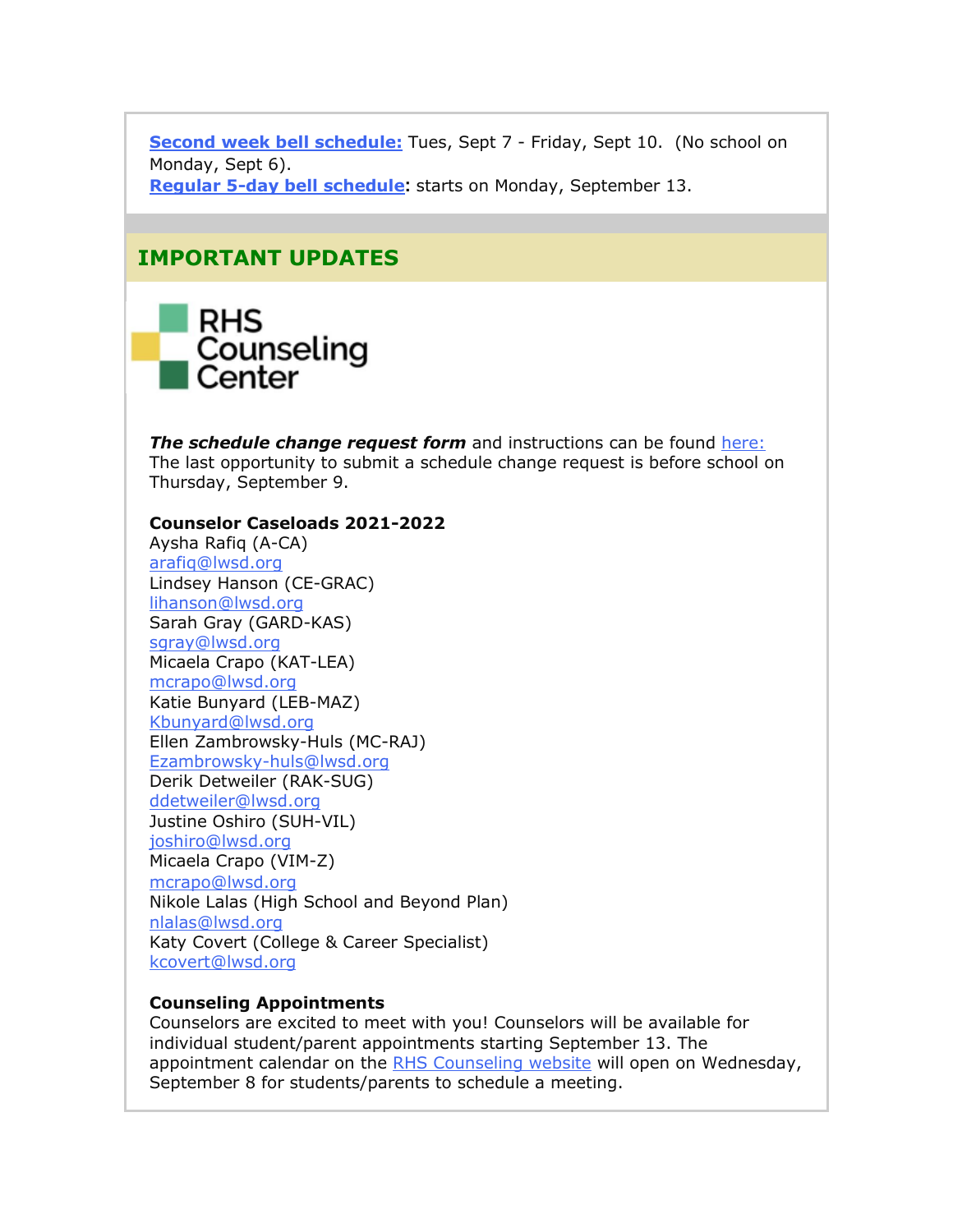## **BACK TO SCHOOL BOOKKEEPING**



*Visit the bookkeeper's office* for paying fines and fees, buying tickets, paying for class materials, or anything involving payments. Most payments may also be paid online through your student's Skyward account. The bookkeeper can only take CASH or CHECKS. Checks should be made out to RHS.

**Bookkeeper office hours:** open before school, during both lunches, and after school until 2:35 pm daily.

**Parking passes:** a full-time parking pass is **\$55.05** and Running Start or part time pass is **\$27.53.** If paying cash, exact change is appreciated.

**ASB cards:** If students paid for an ASB card and their card says "ID card" not ASB, go to the Bookkeeper's office and Ms. Lewis will put a sticker on your ID card after verifying that ASB was purchased.

**Yearbook sales:** The 1st window for purchasing Yearbooks is **open now** and will close September 15**.** The cost is \$65. The window will open again in Dec and the 3 window will open in May with limited quantities.

## **ATTENDANCE LINE**

# 425-936-1810

#### **How to excuse your student when they are absent:**

Please email the attendance secretary at [rhsattend@lwsd.org](mailto:rhsattend@lwsd.org) or leave a message on the Attendance line 425 936-1810 whenever your student is absent or late.

**How to excuse your student for an early departure:**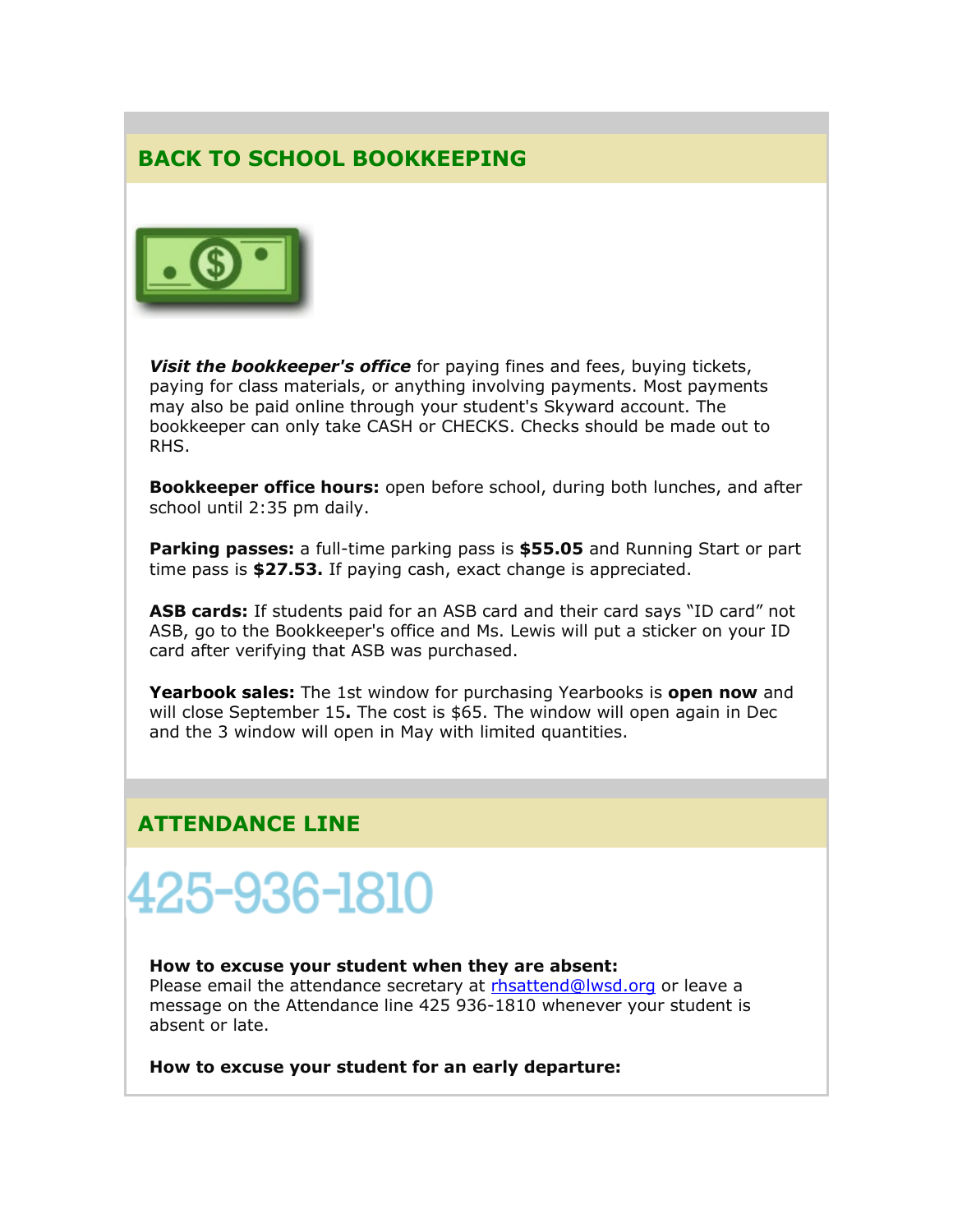Please email or call as soon as possible to excuse your student early for an appointment, or if they are leaving early due to an ilness. The Attendance Secretary (Ms. Anderson) will send your student a dismissal slip so they may sign out in the Attendance Office and meet the parent outside.

**Important:** if you were marked absent or late by a teacher and would like to discuss this, please talk to the teacher that marked you absent or late---not the attendance office.

- For more information about absences, late arrivals and early departures, click [here.](https://nam02.safelinks.protection.outlook.com/?url=http%3A%2F%2Flink.email.dynect.net%2Flink.php%3FDynEngagement%3Dtrue%26H%3DgAbOqugG6RJ%252BllKwZHsanCcKLgr793zCl2P7lflJIY27Z%252Bv7upf1D1y0%252B6W%252F6VrVtuPMVrKKdrwGVNlOAyux3ZmKx2SYnTlrwCpEgvkrqgv5Ol70%252BByAj9FGTyWT6HWA%26G%3D0%26R%3Dhttps%253A%252F%252FUFTOGYZTANA.hatchbuck.com%252FTrackLinkClick%253FID2%253D05-haHLgX8XZn7fA_8svxsXA1V8WzPYLt3KJFVAYzdL9JM92gWl-1nxoXDlAeJiq0%26I%3D20210903232006.00000009e63b%2540mail6-35-ussnn1%26X%3DMHwxMjY0OTIyOjIxNzQ4MDEwNjU7MXwxMjY0OTIzOjE3MzQ5NTA4MDs%253D%26V%3D3%26S%3DtZvsTAuKFjOSq8Lt99HIg_w0HaI-Cw07YdWOk0sSxVA&data=04%7C01%7Cmwood%40lwsd.org%7C4118341fd47c4a3281db08d974725e0e%7C1fd4673fdf9646218638a1d88c4c85d7%7C0%7C0%7C637668856816624069%7CUnknown%7CTWFpbGZsb3d8eyJWIjoiMC4wLjAwMDAiLCJQIjoiV2luMzIiLCJBTiI6Ik1haWwiLCJXVCI6Mn0%3D%7C1000&sdata=QQVyXJvkv%2BFyRezIaXT7jfyvqTeoP4w6d2yNkl6azEE%3D&reserved=0)
- Para obtener más información sobre ausencias, llegadas tardías y salidas anticipadas, haga clic [aquí.](https://nam02.safelinks.protection.outlook.com/?url=http%3A%2F%2Flink.email.dynect.net%2Flink.php%3FDynEngagement%3Dtrue%26H%3DgAbOqugG6RJ%252BllKwZHsanCcKLgr793zCl2P7lflJIY27Z%252Bv7upf1D1y0%252B6W%252F6VrVtuPMVrKKdrwGVNlOAyux3ZmKx2SYnTlrwCpEgvkrqgv5Ol70%252BByAj9FGTyWT6HWA%26G%3D0%26R%3Dhttps%253A%252F%252FUFTOGYZTANA.hatchbuck.com%252FTrackLinkClick%253FID2%253DvlZzXrjWlpSvWEM-7U177434bFeoVfGuRUcnwxNn-68_xe3ZUE2ElTPrK5yfvR200%26I%3D20210903232006.00000009e63b%2540mail6-35-ussnn1%26X%3DMHwxMjY0OTIyOjIxNzQ4MDEwNjU7MXwxMjY0OTIzOjE3MzQ5NTA4MDs%253D%26V%3D3%26S%3DXxpZipFjNqpxmpelY252UZOdFRsKD1wei3X3DrTDQrA&data=04%7C01%7Cmwood%40lwsd.org%7C4118341fd47c4a3281db08d974725e0e%7C1fd4673fdf9646218638a1d88c4c85d7%7C0%7C0%7C637668856816624069%7CUnknown%7CTWFpbGZsb3d8eyJWIjoiMC4wLjAwMDAiLCJQIjoiV2luMzIiLCJBTiI6Ik1haWwiLCJXVCI6Mn0%3D%7C1000&sdata=OJVZOvDnTbu56DLCbqdnS7muiQnc4V55Am2ubjcWVAY%3D&reserved=0)

## **PICTURE DAY FAQ**



#### **Q: When are retakes?**

**A:** Retakes will take place on Wednesday, October 20.

#### **Q: I paid for ASB but my card says "ID only". How can I get the ASB sticker for my ID card?**

**A:** Take your ID card to the bookkeeper across from the attendance secretary. You can get your ASB sticker there.

#### **Q: Where can I get a lanyard for my ID card?**

**A:** Take your ID card to the attendance secretary and she will give you a lanyard.

Any additional picture day questions can be directed to Mr. Barrett at [debarrett@lwsd.org](mailto:debarrett@lwsd.org)

## **RHS STAFF ART SHOW**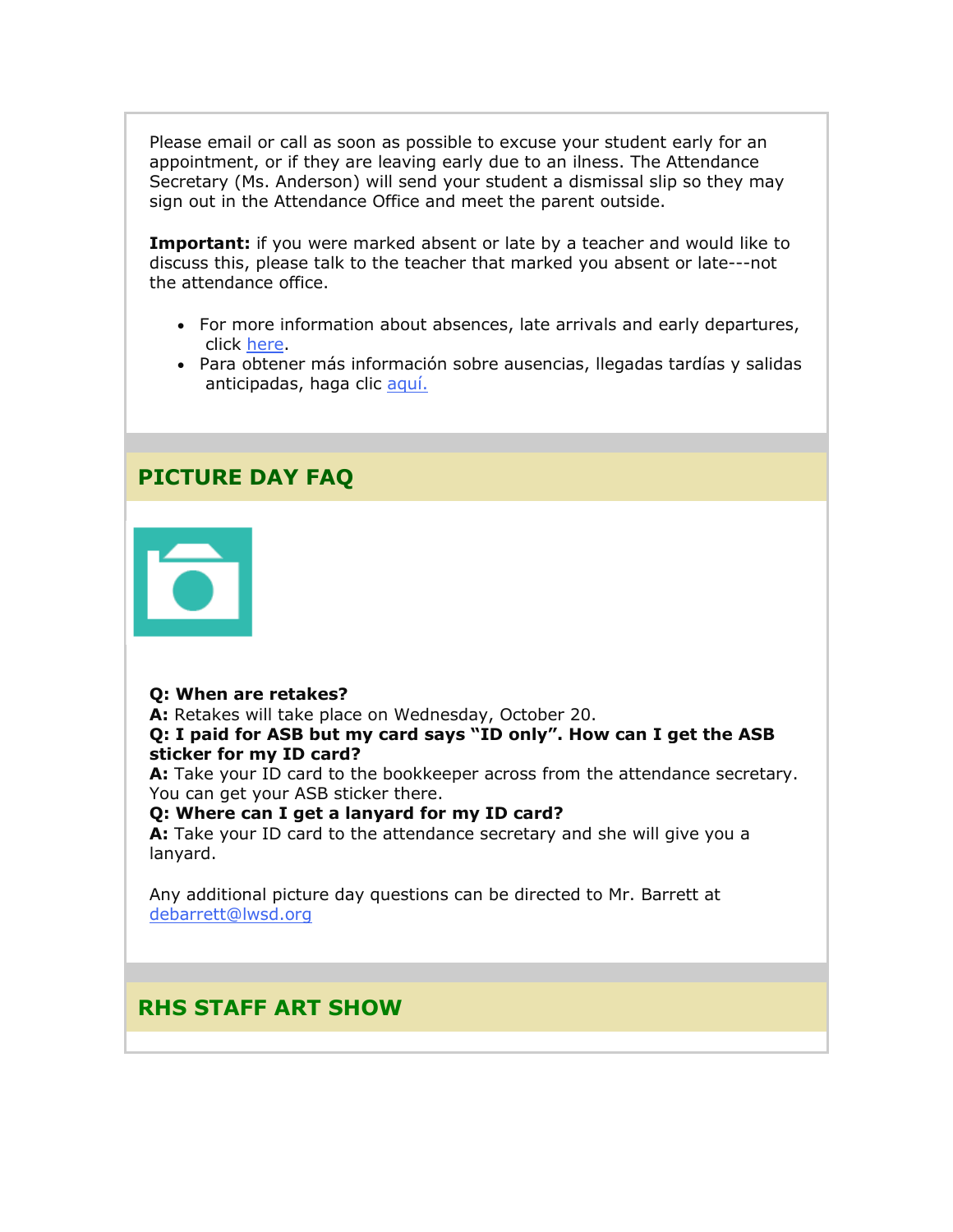

*The RHS Staff art show opens on Tuesday!* The art will be dispayed in the Ceramics Showcase in the VPA hallway and will run for 3 weeks.

*Original art by Amy Chackel from her series on "Parenting During the Pandemic".*

# **STUDENT PARKING**



**The first day for ticketing will be October 1**. Until then, students may park in any spot except for staff stalls (numbered), guest or the emergency lane.

#### [https://forms.office.com/r/KyWgJZbjta](https://nam02.safelinks.protection.outlook.com/?url=http%3A%2F%2Flink.email.dynect.net%2Flink.php%3FDynEngagement%3Dtrue%26H%3DgAbOqugG6RJ%252BllKwZHsanCcKLgr793zCl2P7lflJIY27Z%252Bv7upf1D1y0%252B6W%252F6VrVtuPMVrKKdrwGVNlOAyux3ZmKx2SYnTlrwCpEgvkrqgv5Ol70%252BByAj9FGTyWT6HWA%26G%3D0%26R%3Dhttps%253A%252F%252FUFTOGYZTANA.hatchbuck.com%252FTrackLinkClick%253FID2%253DdblpQWlnySsP-TpSjupD4ESDS6ImtDOK7ZEb-FHQO0v6fOJ3MSOKBFNfQNIRMcYx0%26I%3D20210903232006.00000009e63b%2540mail6-35-ussnn1%26X%3DMHwxMjY0OTIyOjIxNzQ4MDEwNjU7MXwxMjY0OTIzOjE3MzQ5NTA4MDs%253D%26V%3D3%26S%3DrsTU5T-Ik54H4hgFpIS2BdRALHP6pIcx0Fa7ZoRPmKA&data=04%7C01%7Cmwood%40lwsd.org%7C4118341fd47c4a3281db08d974725e0e%7C1fd4673fdf9646218638a1d88c4c85d7%7C0%7C0%7C637668856816634061%7CUnknown%7CTWFpbGZsb3d8eyJWIjoiMC4wLjAwMDAiLCJQIjoiV2luMzIiLCJBTiI6Ik1haWwiLCJXVCI6Mn0%3D%7C1000&sdata=W8wGveLd%2Fvrg%2BaB3ePNFOluJ%2BJ%2FbG2U%2B8ESv7HSZOAI%3D&reserved=0)

Click this link to submit a request for a parking permit application. An Adobe Sign form will be sent to your LWSD email within two days of submission. Once the Adobe Sign form is completed and fees have been paid at the bookkeeper's office with Ms. Lewis---including outstanding fines or fees---you may pick up your permit in-person at lunch or after school in the courtyard with proof of drivers license, proof of insurance, and proof of payment. Dates for permit pickup TBD.

## **REDMOND FASTPITCH**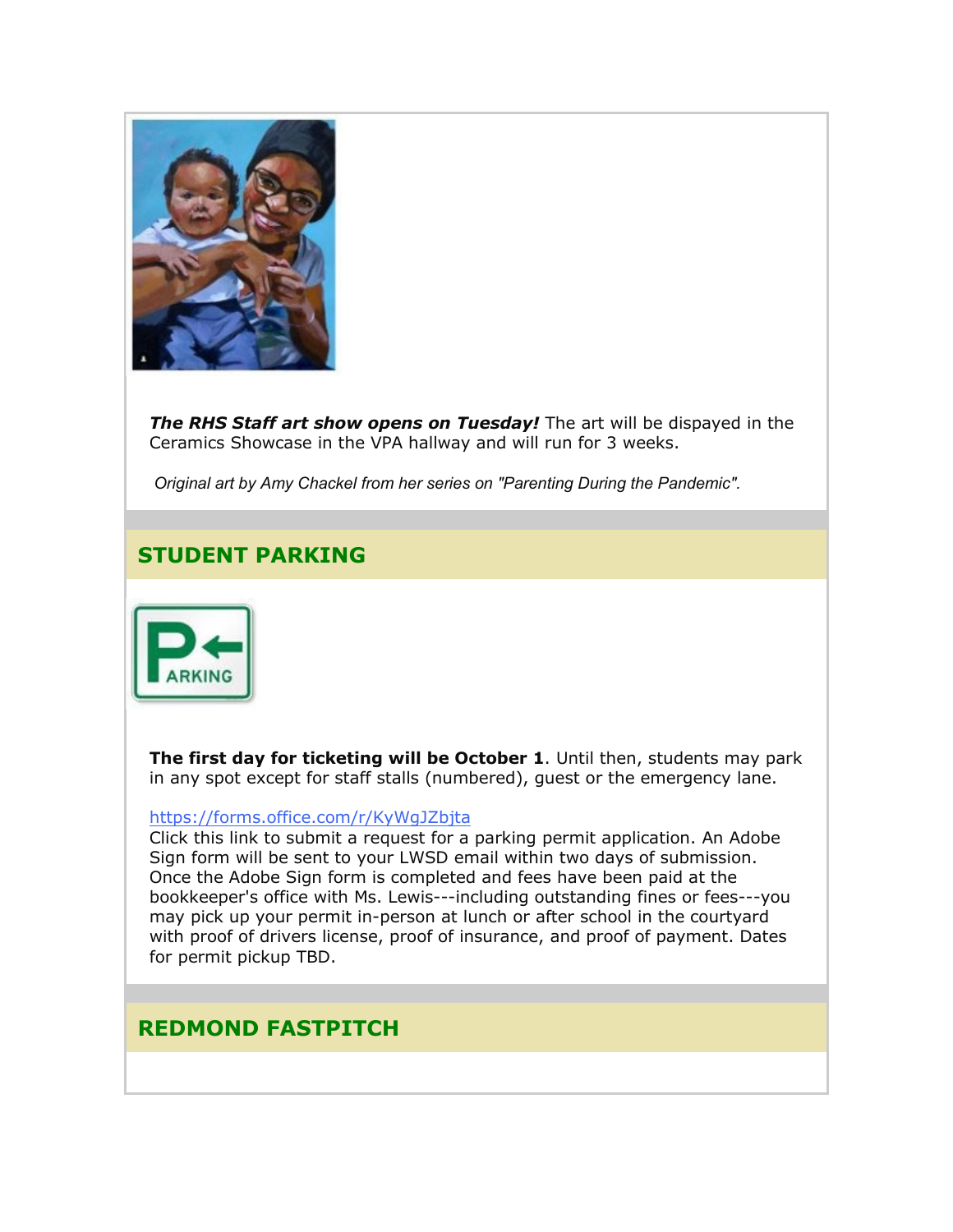

All Students, especially incoming Freshman, interested in Fastpitch next Spring, please contact Coach Pluschke at [mpluscke@lwsd.org](mailto:mpluscke@lwsd.org) so he can include you on team meetings and important team info. After a 10-0 Season in 2021, we are excited about the 2022 Spring and hope that all players that are interested in playing will contact Coach Pluschke or Coach Lockwood and find out about the coming season.

## **WEIGHTLIFTING**



Wrestling Coach Schwabenbauer will have weightlifting for any girl or boy on Wednesday, Thursday and Friday from 3pm-5pm. Please e-mail Coach Schwabenbauer if you plan on attending, at schwabenbauer@lwsd.org

## **RHS FALL PLAY**



*Auditions* for the Fall play "Alice in Wonderland" are September 9 and 10. The sign up sheet will be posted outside the theatre. If students are cast in the show they will be added to the 8th period production workshop class.Students can email [dadrake@lwsd.org](mailto:dadrake@lwsd.org) with questions.

# **GIRLS BASKETBALL WELCOMES NEW COACH**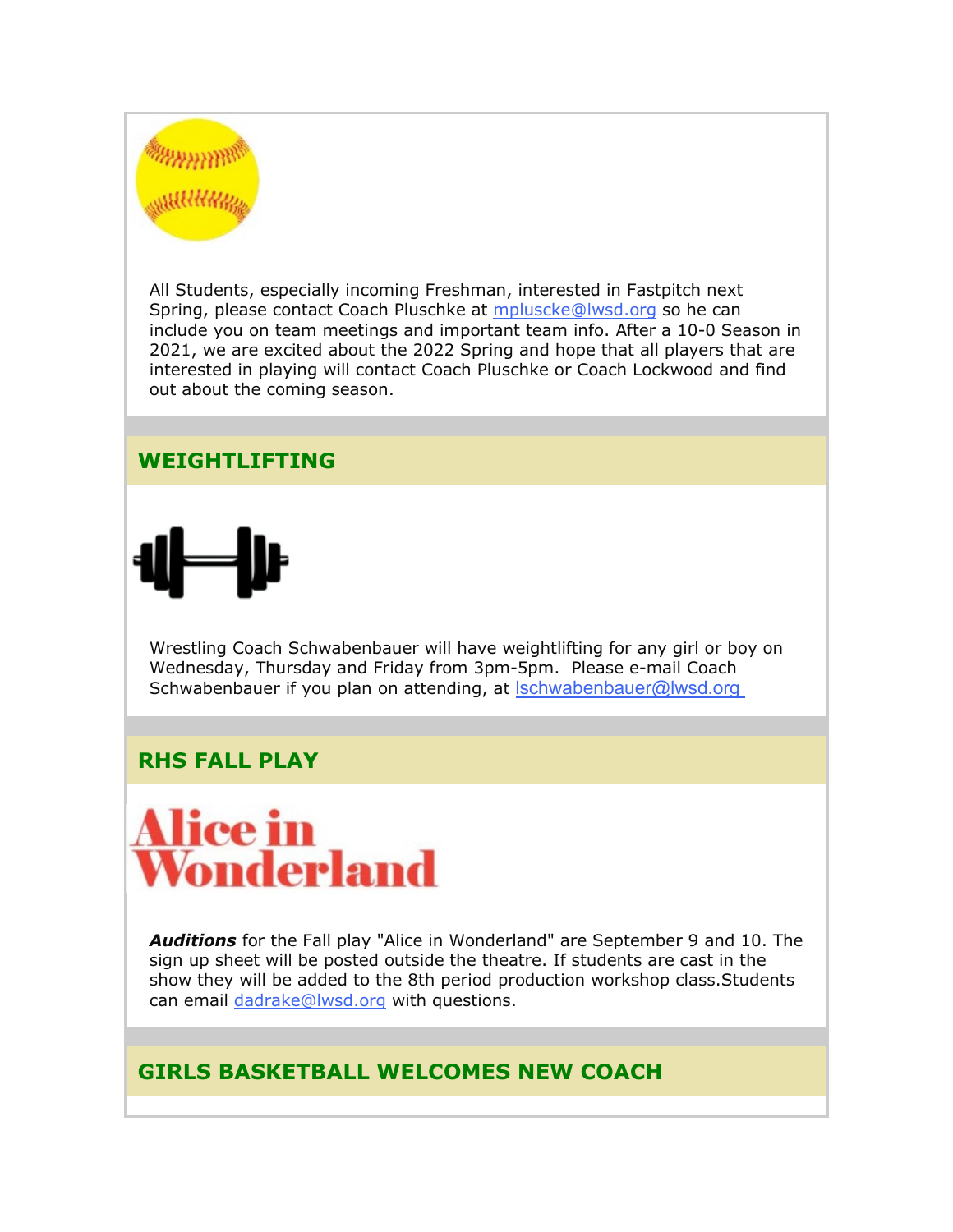

*Attention Girls Basketball Players* - Our new head coach, Cari O'Loughlin-Britt, will be introduced to players on Wednesday, September 8th at 12:40 pm in the Aux Gym.

Redmond High School is excited to welcome Cari O'Loughlin-Britt to the Mustang family; she will be leading the Redmond Girls Basketball Program as its next head coach. Coach O'Loughlin-Britt brings energy, passion, and a commitment to building players of character. She is an experienced volleyball and basketball coach, winning coach of the year honors while coaching volleyball at Holy Names Academy. Her basketball coaching experience spans 20 years including stops at Kentridge, Bellevue, Holy Names Academy, and Kennedy Catholic. Players can expect an announcement soon about a meeting with Coach O'Loughlin-Britt.

# **COLLEGE & CAREER CENTER**



**Welcome Back from the College and Career Center!** Meet the College and Career Team:

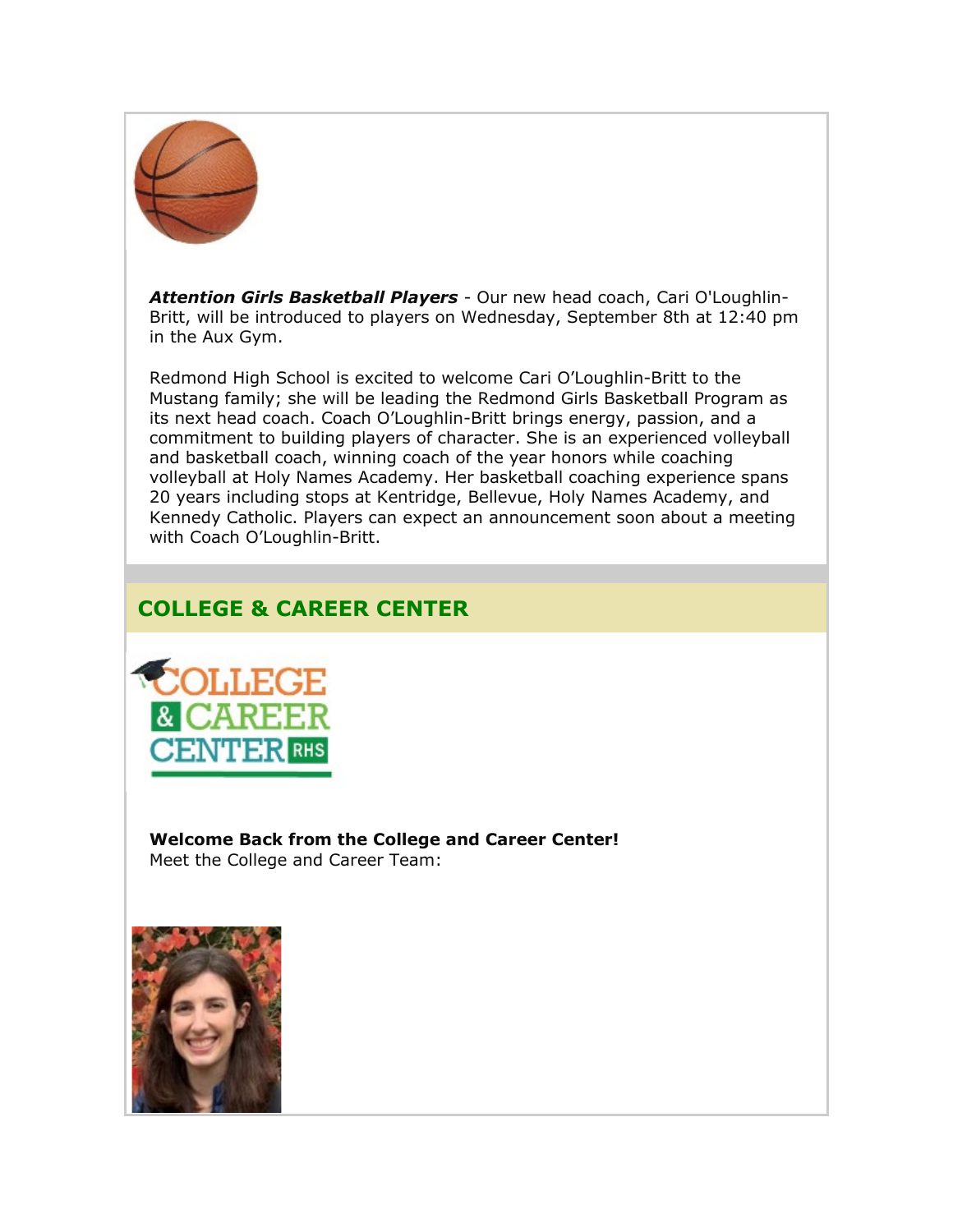**Hello Mustangs! My name is Katy Covert**, and I am the new RHS College and Career Specialist! I'm excited to support students through college planning and career exploration, and to help all students step confidently into life beyond RHS. You can find me in person in the College and Career Center or email me @ [kcovert@lwsd.org.](mailto:kcovert@lwsd.org)



**Hello! My name is Nikole Lalas** and I'm your Dual Credit and High School and Beyond (HSBP) plan coordinator. I'm here to guide you through activities that will help you build your HSBP. I am also in charge of coordinating and supporting our AP, Running Start and Dual Credit programs, so if you have questions about these you can find me in the College and Career Center or email me @ [nlalas@lwsd.org.](mailto:nlalas@lwsd.org)

**Students:** Find all things College and Career Center in your RHS – Student Services TEAMS channel:

RHS – [student services –](https://nam02.safelinks.protection.outlook.com/?url=http%3A%2F%2Flink.email.dynect.net%2Flink.php%3FDynEngagement%3Dtrue%26H%3DgAbOqugG6RJ%252BllKwZHsanCcKLgr793zCl2P7lflJIY27Z%252Bv7upf1D1y0%252B6W%252F6VrVtuPMVrKKdrwGVNlOAyux3ZmKx2SYnTlrwCpEgvkrqgv5Ol70%252BByAj9FGTyWT6HWA%26G%3D0%26R%3Dhttps%253A%252F%252FUFTOGYZTANA.hatchbuck.com%252FTrackLinkClick%253FID2%253D8TphlQ3TDkpMkIqsfYvlerovlDogYs92JZvKtNJOGT2Vfcxk-39UFEtzAl2-RtOK0%26I%3D20210903232006.00000009e63b%2540mail6-35-ussnn1%26X%3DMHwxMjY0OTIyOjIxNzQ4MDEwNjU7MXwxMjY0OTIzOjE3MzQ5NTA4MDs%253D%26V%3D3%26S%3DtoAy8nKcVxcd8qpMuEcyN1qxvP6Mc4GpsKi022dl7KU&data=04%7C01%7Cmwood%40lwsd.org%7C4118341fd47c4a3281db08d974725e0e%7C1fd4673fdf9646218638a1d88c4c85d7%7C0%7C0%7C637668856816644057%7CUnknown%7CTWFpbGZsb3d8eyJWIjoiMC4wLjAwMDAiLCJQIjoiV2luMzIiLCJBTiI6Ik1haWwiLCJXVCI6Mn0%3D%7C1000&sdata=B5RDDzRZhR7jaSf1V7L8tgHnBzeGV9XivTLEwPAc1Nw%3D&reserved=0) co2022 RHS – [student services –](https://nam02.safelinks.protection.outlook.com/?url=http%3A%2F%2Flink.email.dynect.net%2Flink.php%3FDynEngagement%3Dtrue%26H%3DgAbOqugG6RJ%252BllKwZHsanCcKLgr793zCl2P7lflJIY27Z%252Bv7upf1D1y0%252B6W%252F6VrVtuPMVrKKdrwGVNlOAyux3ZmKx2SYnTlrwCpEgvkrqgv5Ol70%252BByAj9FGTyWT6HWA%26G%3D0%26R%3Dhttps%253A%252F%252FUFTOGYZTANA.hatchbuck.com%252FTrackLinkClick%253FID2%253DE1I9Q4ndd7iSAH5-2ZNg-QxzoECrIP-3c9gJXCMwDjh6Dlezn8NGkGvkaASzOlm40%26I%3D20210903232006.00000009e63b%2540mail6-35-ussnn1%26X%3DMHwxMjY0OTIyOjIxNzQ4MDEwNjU7MXwxMjY0OTIzOjE3MzQ5NTA4MDs%253D%26V%3D3%26S%3Dn3NgYn00DdmIi3dJPPKMhbMD0y-uYcnzQRQxW6PPQGE&data=04%7C01%7Cmwood%40lwsd.org%7C4118341fd47c4a3281db08d974725e0e%7C1fd4673fdf9646218638a1d88c4c85d7%7C0%7C0%7C637668856816644057%7CUnknown%7CTWFpbGZsb3d8eyJWIjoiMC4wLjAwMDAiLCJQIjoiV2luMzIiLCJBTiI6Ik1haWwiLCJXVCI6Mn0%3D%7C1000&sdata=qeQbKMH47gBShxrcTnB3zj%2FYiJ1KeGL68HpoF3MRTv8%3D&reserved=0) co2023 RHS – [student services –](https://nam02.safelinks.protection.outlook.com/?url=http%3A%2F%2Flink.email.dynect.net%2Flink.php%3FDynEngagement%3Dtrue%26H%3DgAbOqugG6RJ%252BllKwZHsanCcKLgr793zCl2P7lflJIY27Z%252Bv7upf1D1y0%252B6W%252F6VrVtuPMVrKKdrwGVNlOAyux3ZmKx2SYnTlrwCpEgvkrqgv5Ol70%252BByAj9FGTyWT6HWA%26G%3D0%26R%3Dhttps%253A%252F%252FUFTOGYZTANA.hatchbuck.com%252FTrackLinkClick%253FID2%253DeUN2zRziWXs4lqZ7WNTKoDKxjQP7XzR76By0HfHfjWI2W7NWbEhidWBEYG8HZqEk0%26I%3D20210903232006.00000009e63b%2540mail6-35-ussnn1%26X%3DMHwxMjY0OTIyOjIxNzQ4MDEwNjU7MXwxMjY0OTIzOjE3MzQ5NTA4MDs%253D%26V%3D3%26S%3DiJCm8bfpkbNWtMcLYeas9414nCrEAK4cSYvpwEtObZE&data=04%7C01%7Cmwood%40lwsd.org%7C4118341fd47c4a3281db08d974725e0e%7C1fd4673fdf9646218638a1d88c4c85d7%7C0%7C0%7C637668856816654055%7CUnknown%7CTWFpbGZsb3d8eyJWIjoiMC4wLjAwMDAiLCJQIjoiV2luMzIiLCJBTiI6Ik1haWwiLCJXVCI6Mn0%3D%7C1000&sdata=lauAFsgtcZWkQhetd0ZiutzxlMpPiGQ8mPRWWcEBEhU%3D&reserved=0) co2024 RHS – [student services –](https://nam02.safelinks.protection.outlook.com/?url=http%3A%2F%2Flink.email.dynect.net%2Flink.php%3FDynEngagement%3Dtrue%26H%3DgAbOqugG6RJ%252BllKwZHsanCcKLgr793zCl2P7lflJIY27Z%252Bv7upf1D1y0%252B6W%252F6VrVtuPMVrKKdrwGVNlOAyux3ZmKx2SYnTlrwCpEgvkrqgv5Ol70%252BByAj9FGTyWT6HWA%26G%3D0%26R%3Dhttps%253A%252F%252FUFTOGYZTANA.hatchbuck.com%252FTrackLinkClick%253FID2%253DvPKqmbsErPpGtJMUHagp71V297eyFo1t5v4fbbT7NUEZQEap_KkWhwEpkeXOSYoK0%26I%3D20210903232006.00000009e63b%2540mail6-35-ussnn1%26X%3DMHwxMjY0OTIyOjIxNzQ4MDEwNjU7MXwxMjY0OTIzOjE3MzQ5NTA4MDs%253D%26V%3D3%26S%3DGC5hsC5cxdA5Uo-Gk6AP3WrEvyNDyHLbqyUv-FA78zU&data=04%7C01%7Cmwood%40lwsd.org%7C4118341fd47c4a3281db08d974725e0e%7C1fd4673fdf9646218638a1d88c4c85d7%7C0%7C0%7C637668856816654055%7CUnknown%7CTWFpbGZsb3d8eyJWIjoiMC4wLjAwMDAiLCJQIjoiV2luMzIiLCJBTiI6Ik1haWwiLCJXVCI6Mn0%3D%7C1000&sdata=nY5P7v1mMXGTXCpduVRMRnvsaf%2Br0GiXd%2BQOKOHJ5T0%3D&reserved=0) co2025

## **Live Wednesdays are Back!**

LWSD will be hosting live events on Microsoft Teams that are open to all students and parents! There will be four-year colleges, two-year colleges, the military, as well as workshops covering important topics to help you plan for life after high school.

\*All sessions will be recorded and available for viewing

#### **Wednesday, September 8**

American University @ 1:00pm Boston University @ 2:00pm Tulane University @ 3:00pm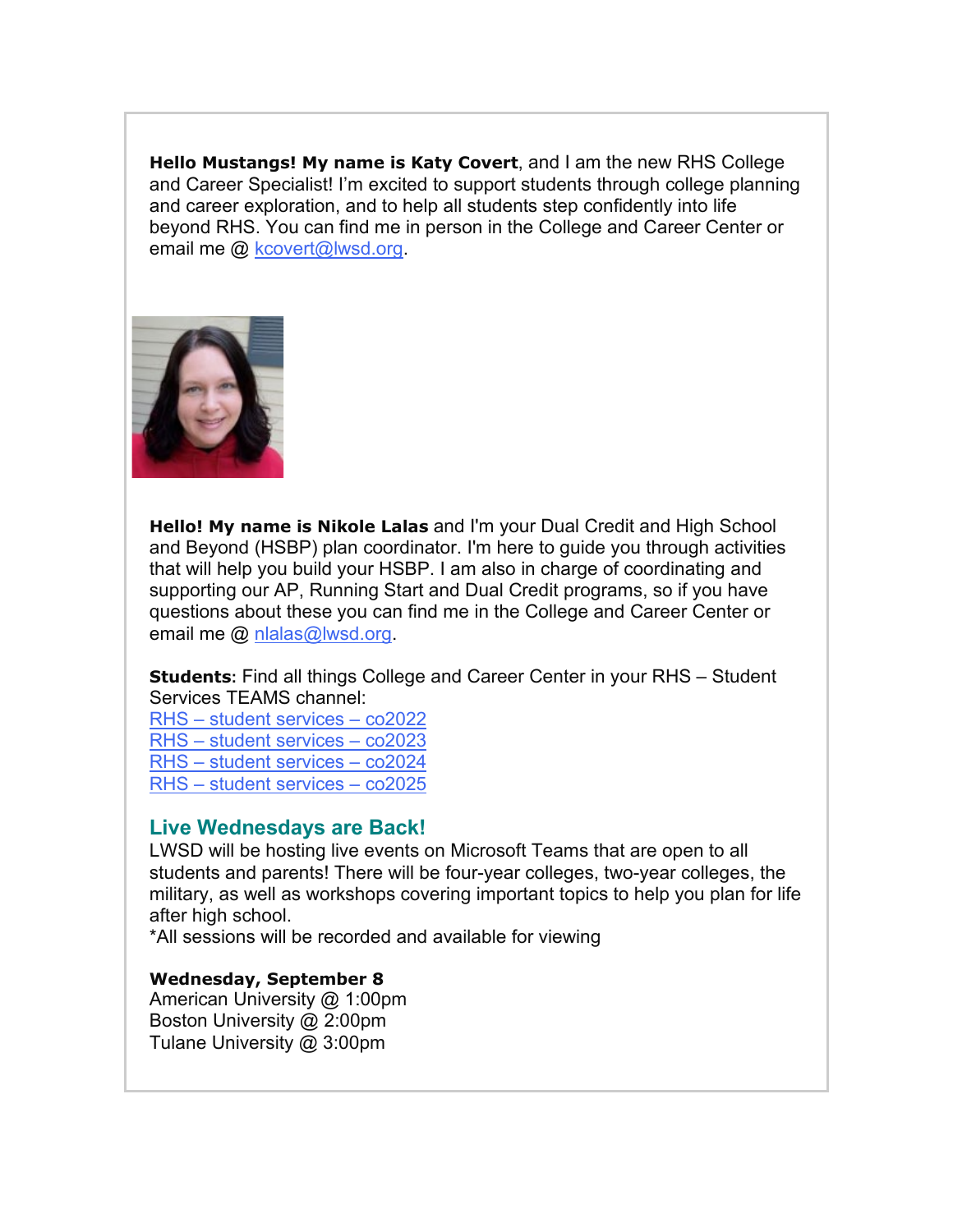

### **Virtual Financial Aid Night**

Come join your LWSD College & Career Specialists, along with Christina Winstead from the Washington Student Achievement Council for a virtual event to find out more information on financial aid, loans and the FAFSA. Parents are encouraged to join! This session will be recorded and available for viewing.

## **Wednesday, September 8 @ 6:00pm on Microsoft Teams:**



# **THE STATE FAIR IS BACK**



**Opens this weekend!** Once again the Washington State Fair is providing complimentary tickets to students and staff as part of the Educational Ticket program. One ticket will be available to each student and school employee to be used any day the Fair is opoen (closed Tuesdays and Sept 8).

**Fair dates:** September 3 - 26 at the Puyallup fairgrounds. Students and staff may pick up a ticket in the main office.

# **RHS QUICK LINKS**